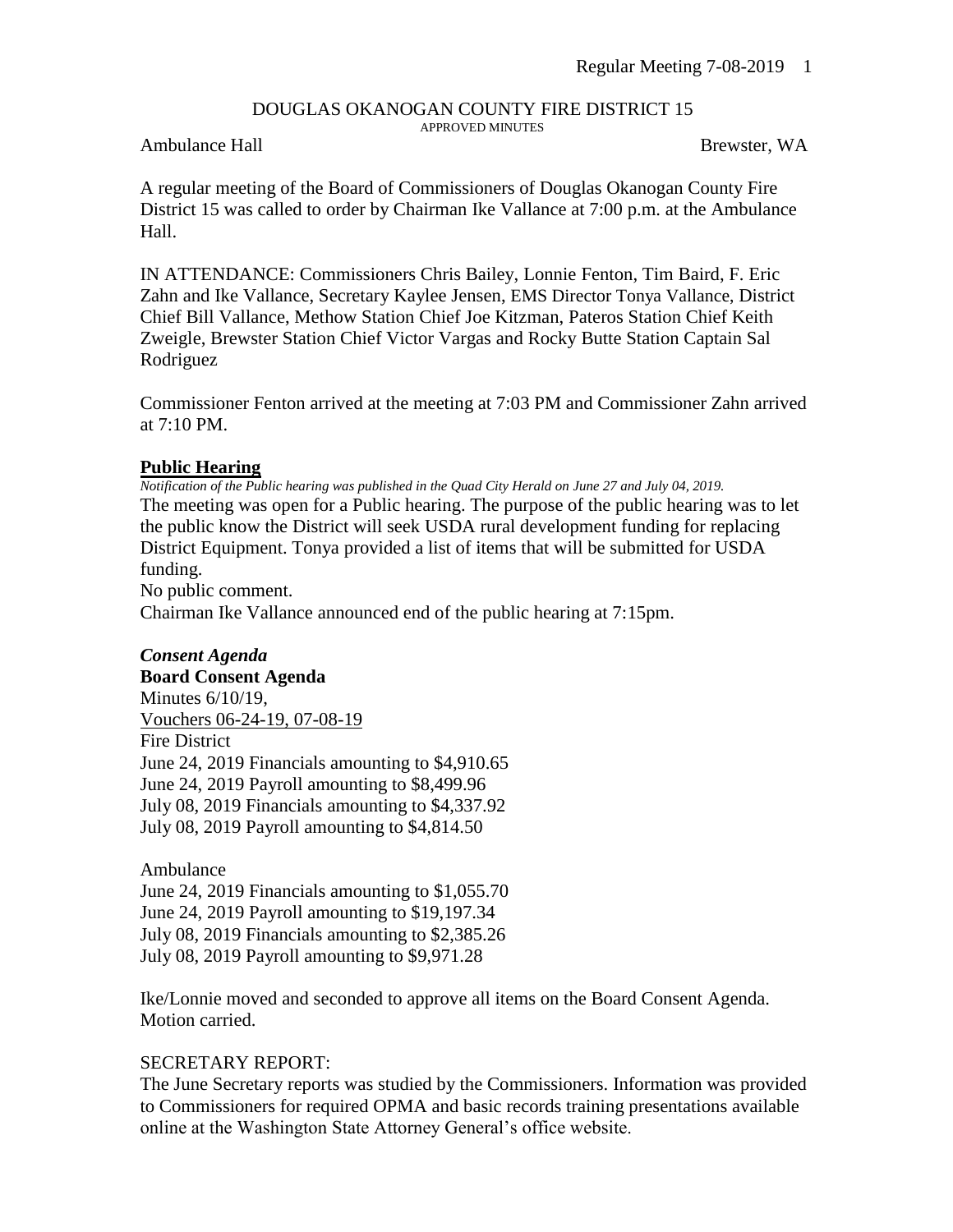DISTRICT FIRE CHIEF REPORT: Chief Vallance reported the EF Recovery resolution passed in 2017 needed to be resent due to a glitch with the receiving end when paperwork was submitted before. An overview of the EF Recovery program was given.

The District will send notice to a few property owners in Douglas County after new legislation regarding annexation begins July 28, 2019.

The development of 3 On-call Volunteer Firefighter positions was discussed. A draft position description will be provided to Commissioners at a later date. The DNR Co-op truck responded to Oroville for a 3 day assignment.

## Resolution 07-2019 Surplus Equipment

Tim/Chris moved and seconded to approve the surplus sale of excess equipment. Motion carried unanimously.

Chief Vallance requested to use the proceeds of the surplus sale for a high pressure mobile SCBA fill station. Commissioners approved the request.

SOP/SOG COMMITTEE REPORT: Some interest has been expressed for driver/operator duty.

PATEROS REPORT: Chief Keith Zweigle reported firefighters responded to 4 MVA incidents and assisted Brewster with an abandoned vehicle fire. The District was toned to a wildland grass fire call in the Lakeshore Park which was started by discarded fireworks in the trash bin.

A few new recruits were discussed.

Firefighters completed SCBA MSA refresher training.

A brush truck was on-site at Alta Lake for an approved private fireworks show. Pateros firefighters attended 4<sup>th</sup> of July parades at Methow and Brewster.

METHOW REPORT: Chief Joe Kitzman reported firefighters completed wildland, SCBA training and completed hall maintenance.

An ATV rollover accident was reported. District Chief Vallance was in the area and first on scene.

Methow 4<sup>th</sup> of July parade was well attended. Discussion held.

BREWSTER REPORT: Chief Victor Vargas reported firefighters completed quarterly training, pump ops training and practiced with the new Air packs.

Firefighters responded to 5 MVA incidents and a vehicle fire. A wildland fire was reported, but no fire was located, only smoke was visible out on the reservation.

ROCKY BUTTE REPORT: Captain Sal Rodriguez reported firefighters responded to an illegal burn at a residence. The homeowner was unaware of the burn ban in effect. Firefighters continue training with Brewster firefighters.

Other training received included a Life Flight training and a Red Card Certified Class for smoke alarm installation sponsored by the Pateros Recovery Group and Red Cross.

EMS DIRECTOR REPORT: Tonya reported the District is participating in a program sponsored through North Central Emergency Care Council. Employees received CAD training at no cost and the District receives compensation for participation. Discussion held.